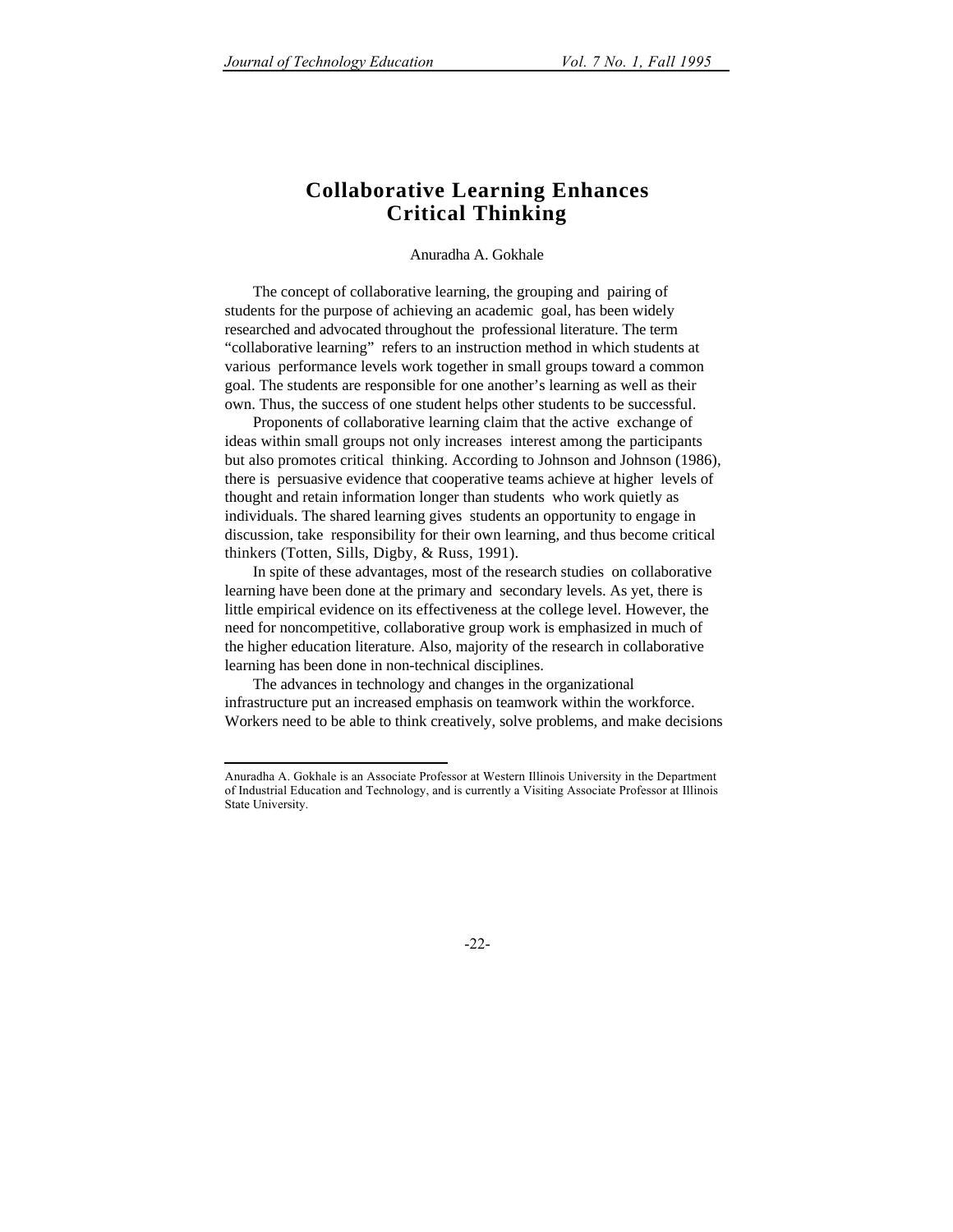as a team. Therefore, the development and enhancement of critical-thinking skills through collaborative learning is one of the primary goals of technology education. The present research was designed to study the effectiveness of collaborative learning as it relates to learning outcomes at the college level, for students in technology.

# **Purpose of Study**

This study examined the effectiveness of individual learning versus collaborative learning in enhancing drill-and-practice skills and criticalthinking skills. The subject matter was series and parallel dc circuits.

# **Research Questions**

The research questions examined in this study were:

1. Will there be a significant difference in achievement on a test comprised of "drill-and practice" items between students learning individually and students learning collaboratively?

2. Will there be a significant difference in achievement on a test comprised of "critical-thinking" items between students learning individually and students learning collaboratively?

# **Definition of Terms**

*Collaborative Learning:* An instruction method in which students work in groups toward a common academic goal.

*Individual Learning*: An instruction method in which students work individually at their own level and rate toward an academic goal.

*Critical-thinking Items*: Items that involve analysis, synthesis, and evaluation of the concepts.

*Drill-and-Practice Items*: Items that pertain to factual knowledge and comprehension of the concepts.

# **Methodology**

 The independent variable in this study was method of instruction, a variable with two categories: individual learning and collaborative learning. The dependent variable was the posttest score. The posttest was made up of "drill-and-practice" items and "critical-thinking" items.

# *Subjects*

 The population for this study consisted of undergraduate students in industrial technology, enrolled at Western Illinois University, Macomb, Illinois. The sample was made up of students enrolled in the 271 Basic Electronics course during Spring 1993. There were two sections of the 271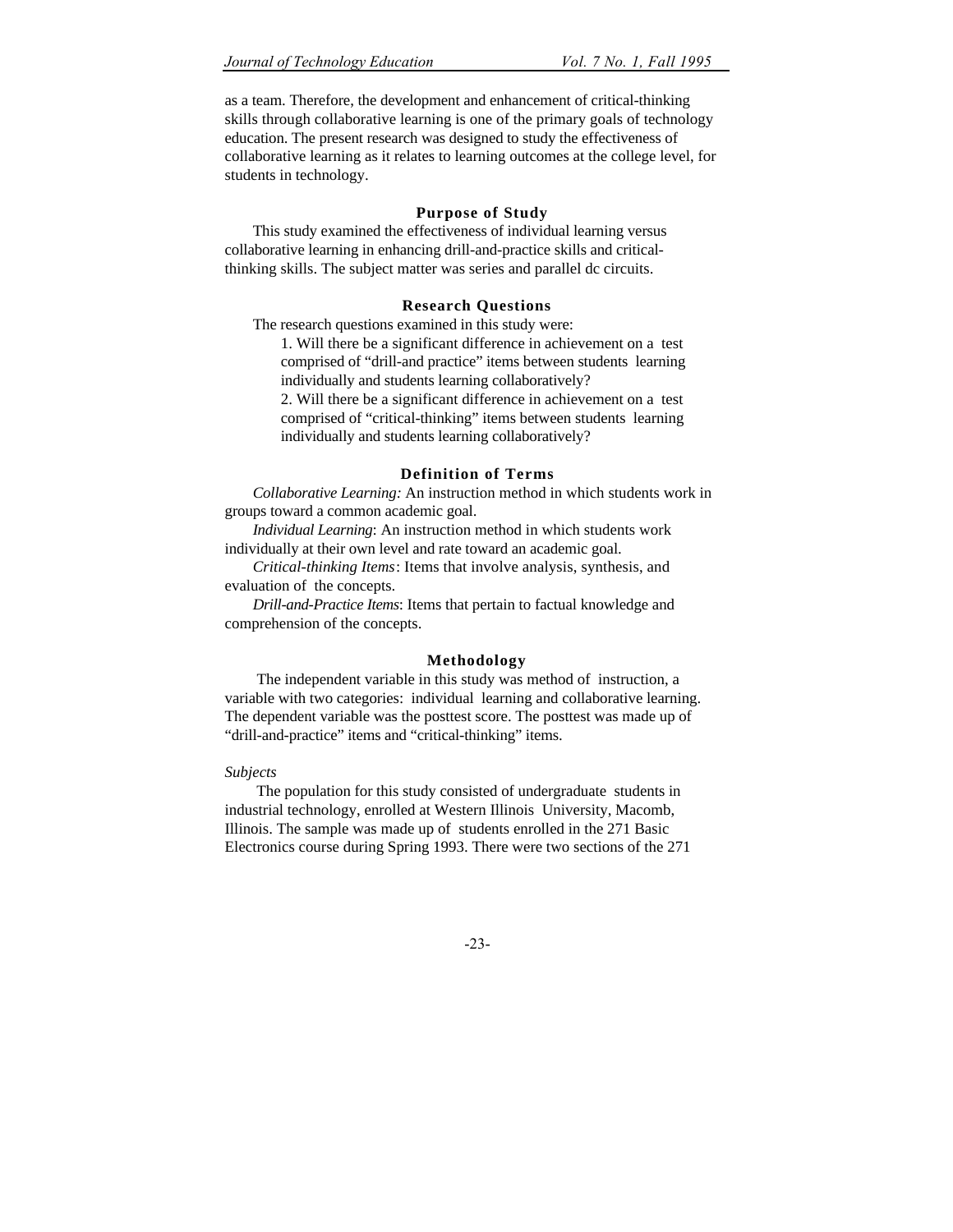class. Each section had 24 students in it. Thus, a total of forty-eight students participated in this study.

#### *Treatment*

The treatment comprised of two parts: lecture and worksheet. Initially, the author delivered a common lecture to both treatment groups. The lecture occurred simultaneously to both groups to prevent the effect of any extraneous variables such as time of day, day of week, lighting of room, and others. The lecture was 50 minutes in length. It was based on series dc circuits and parallel dc circuits. Next, one section was randomly assigned to the "individual learning group" while the other section was assigned to the "collaborative learning group". The two sections worked in separate classrooms.

The same worksheet was given to both treatment groups. It was comprised of both drill-and-practice items and critical- thinking items. The full range of cognitive operations were called into play in that single worksheet. It began with factual questions asking for the units of electrical quantities. Next, the questions involved simple applications of Ohm's law and Watt's law or power formula. The factual questions and the simple application questions were analogous to the drill-and-practice items on the posttest. The questions that followed required analysis of the information, synthesis of concepts, and evaluation of the solution. These questions were analogous to the critical-thinking items on the posttest. When designing the critical-thinking items it was ensured that they would require extensive thinking. Both sections had the same treatment time.

#### *Individual Learning*

 In individual learning, the academic task was first explained to the students. The students then worked on the worksheet by themselves at their own level and rate. They were given 30 minutes to work on it. At the end of 30 minutes, the students were given a sheet with answers to the questions on the worksheet. In case of problems, the solution sheet showed how the problem was solved. The students were given 15 minutes to compare their own answers with those on the solution sheet and understand how the problems were to be solved. The participants were then given a posttest that comprised of both drill-and-practice items and critical-thinking items.

#### *Collaborative Learning*

 When implementing collaborative learning, the first step was to clearly specify the academic task. Next, the collaborative learning structure was explained to the students. An instruction sheet that pointed out the key elements of the collaborative process was distributed. As part of the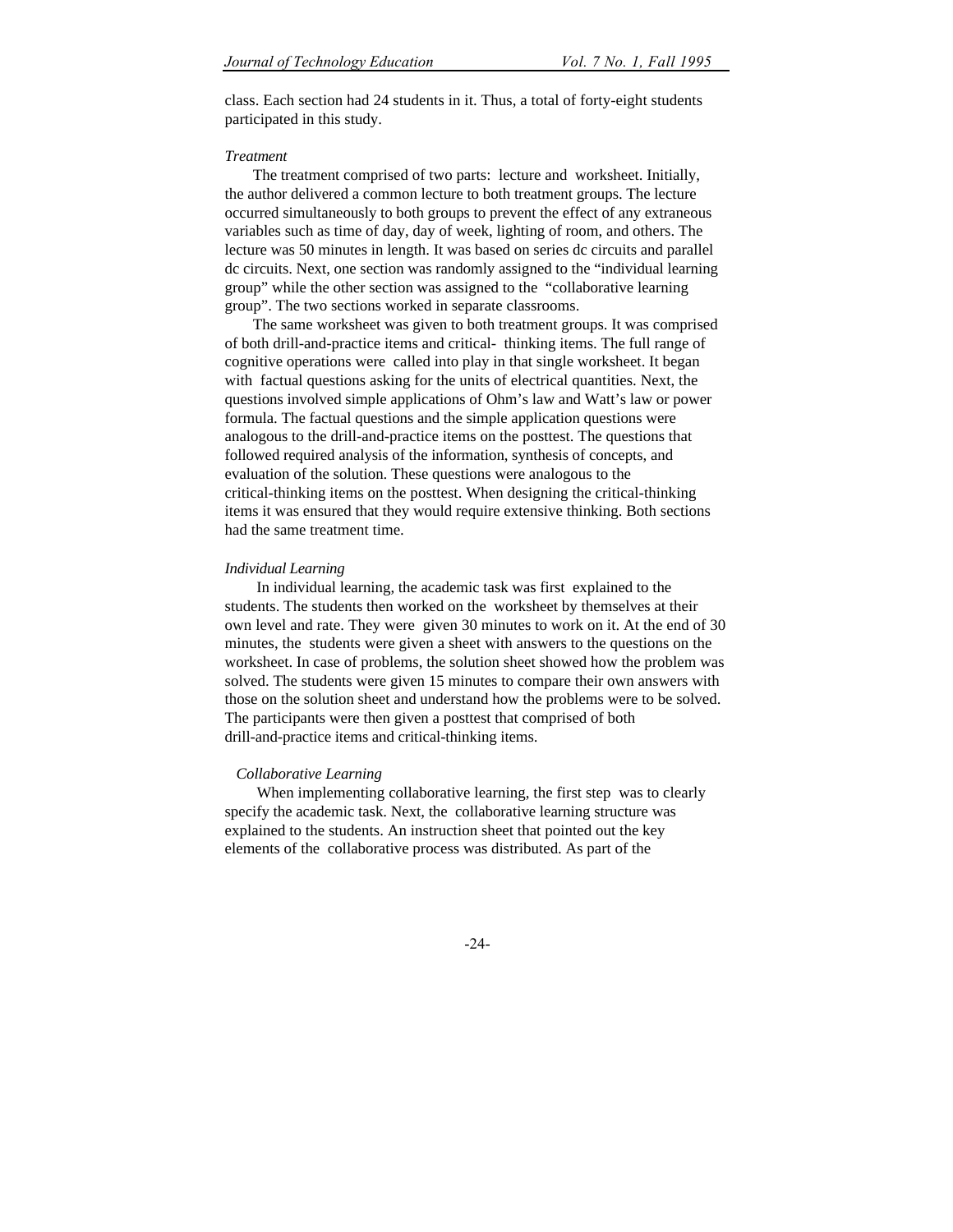instructions, students were encouraged to discuss "why" they thought as they did regarding solutions to the problems. They were also instructed to listen carefully to comments of each member of the group and be willing to reconsider their own judgments and opinions. As experience reveals, group decision-making can easily be dominated by the loudest voice or by the student who talks the longest. Hence, it was insisted that every group member must be given an opportunity to contribute his or her ideas. After that the group will arrive at a solution.

#### *Group Selection and Size*

Groups can be formed using self-selection, random assignment, or criterion-based selection. This study used self-selection, where students chose their own group members. The choice of group size involves difficult trade-offs. According to Rau and Heyl (1990), smaller groups (of three) contain less diversity; and may lack divergent thinking styles and varied expertise that help to animate collective decision making. Conversely, in larger groups it is difficult to ensure that all members participate. This study used a group size of four. There were 24 students in the collaborative learning treatment group. Thus, there were six groups of four students each.

#### *Grading Procedure*

According to Slavin (1989), for effective collaborative learning, there must be "group goals" and "individual accountability". When the group's task is to ensure that every group member has learned something, it is in the interest of every group member to spend time explaining concepts to groupmates. Research has consistently found that students who gain most from cooperative work are those who give and receive elaborated explanations (Webb, 1985). Therefore, this study incorporated both "group goals" and "individual accountability". The posttest grade was made up of two parts. Fifty percent of the test grade was based on how that particular group performed on the test. The test points of all group members were pooled together and fifty percent of each student's individual grade was based on the average score. The remaining fifty percent of each student's grade was individual. This was explained to the students before they started working collaboratively.

After the task was explained, group members pulled chairs into close circles and started working on the worksheet. They were given 30 minutes to discuss the solutions within the group and come to a consensus. At the end of 30 minutes, the solution sheet was distributed. The participants discussed their answers within the respective groups for 15 minutes. Finally, the students were tested over the material they had studied.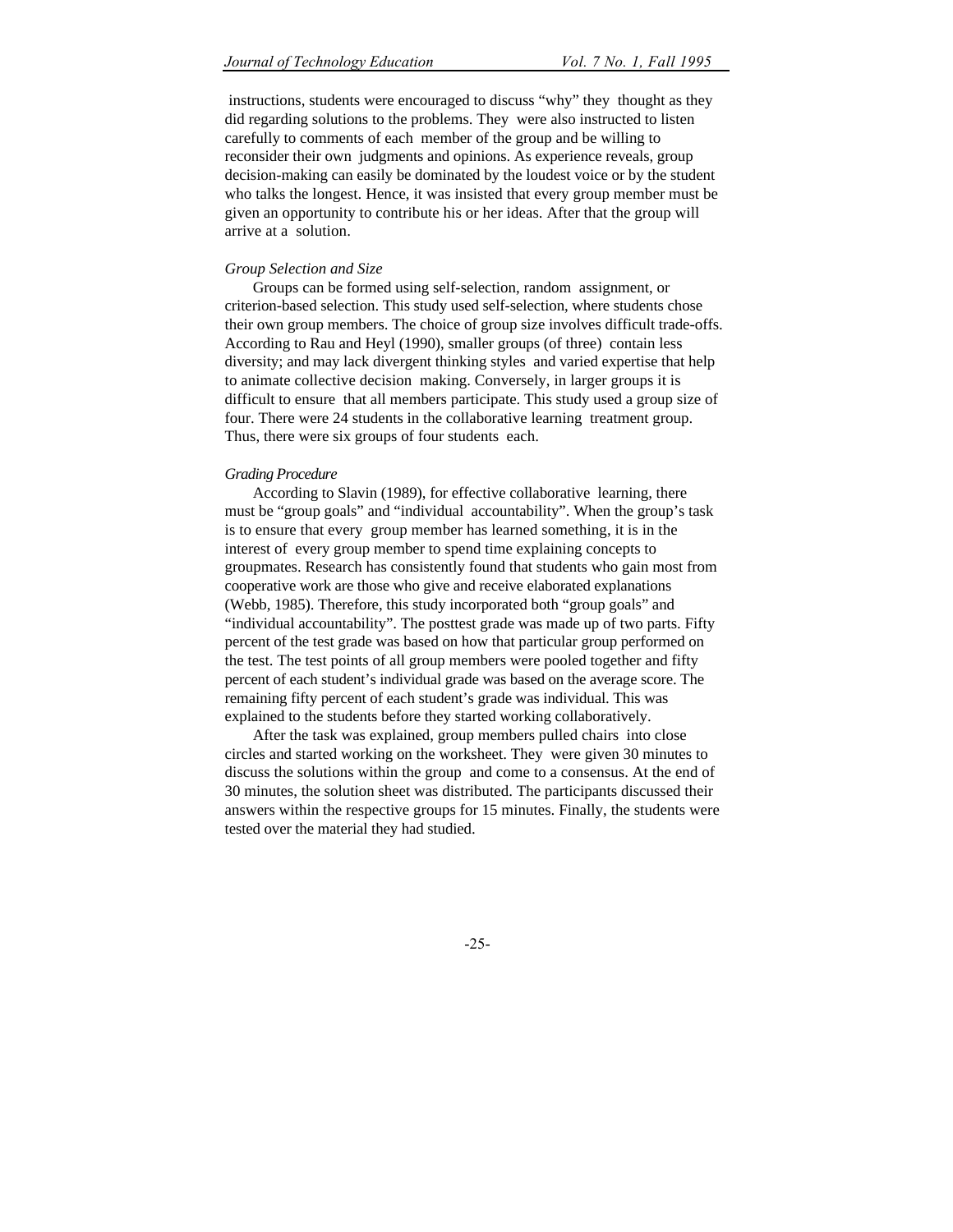#### *Instruments*

The instruments used in this study were developed by the author. The pretest and posttest were designed to measure student understanding of series and parallel dc circuits and hence belonged to the cognitive domain. Bloom's taxonomy (1956) was used as a guide to develop a blueprint for the pretest and the posttest. On analyzing the pilot study data, the Cronbach Reliability Coefficients for the pretest and the posttest were found to be 0.91 and 0.87 respectively.

The posttest was a paper-and-pencil test consisting of 15 "drill-and-practice" items and 15 "critical-thinking" items. The items that belonged to the "knowledge," "comprehension," and "application" classifications of Bloom's Taxonomy were categorized as "drill-and-practice" items. These items pertained to units and symbols of electrical quantities, total resistance in series and parallel, and simple applications of Ohm's Law. The items that belonged to "synthesis," "analysis," and "evaluation" classifications of Bloom's Taxonomy were categorized as "critical-thinking" items. These items required students to clarify information, combine the component parts into a coherent whole, and then judge the solution against the laws of electric circuits. The pretest consisted of 12 items, two items belonging to each classification of Bloom's Taxonomy.

#### **Research Design**

A nonequivalent control group design was used in this study. The level of significance (alpha) was set at 0.05. A pretest was administered to all subjects prior to the treatment. The pretest was helpful in assessing students' prior knowledge of dc circuits and also in testing initial equivalence among groups. A posttest was administered to measure treatment effects. The total treatment lasted for 95 minutes. In order to avoid the problem of the students becoming "test-wise", the pretest and posttest were not parallel forms of the same test.

#### **Findings**

 A total of 48 subjects participated in this study. A nine item questionnaire was developed to collect descriptive data on the participants. Results of the questionnaire revealed that the average age of the participants was 22.55 years with a range of 19 to 35. The mean grade point average was 2.89 on a 4-point scale, with a range of 2.02 to 3.67.

The questionnaire also revealed that eight participants were females and 40 were males. Nineteen students were currently classified as sophomores and 29 were juniors. Forty-five participants reported that they had no formal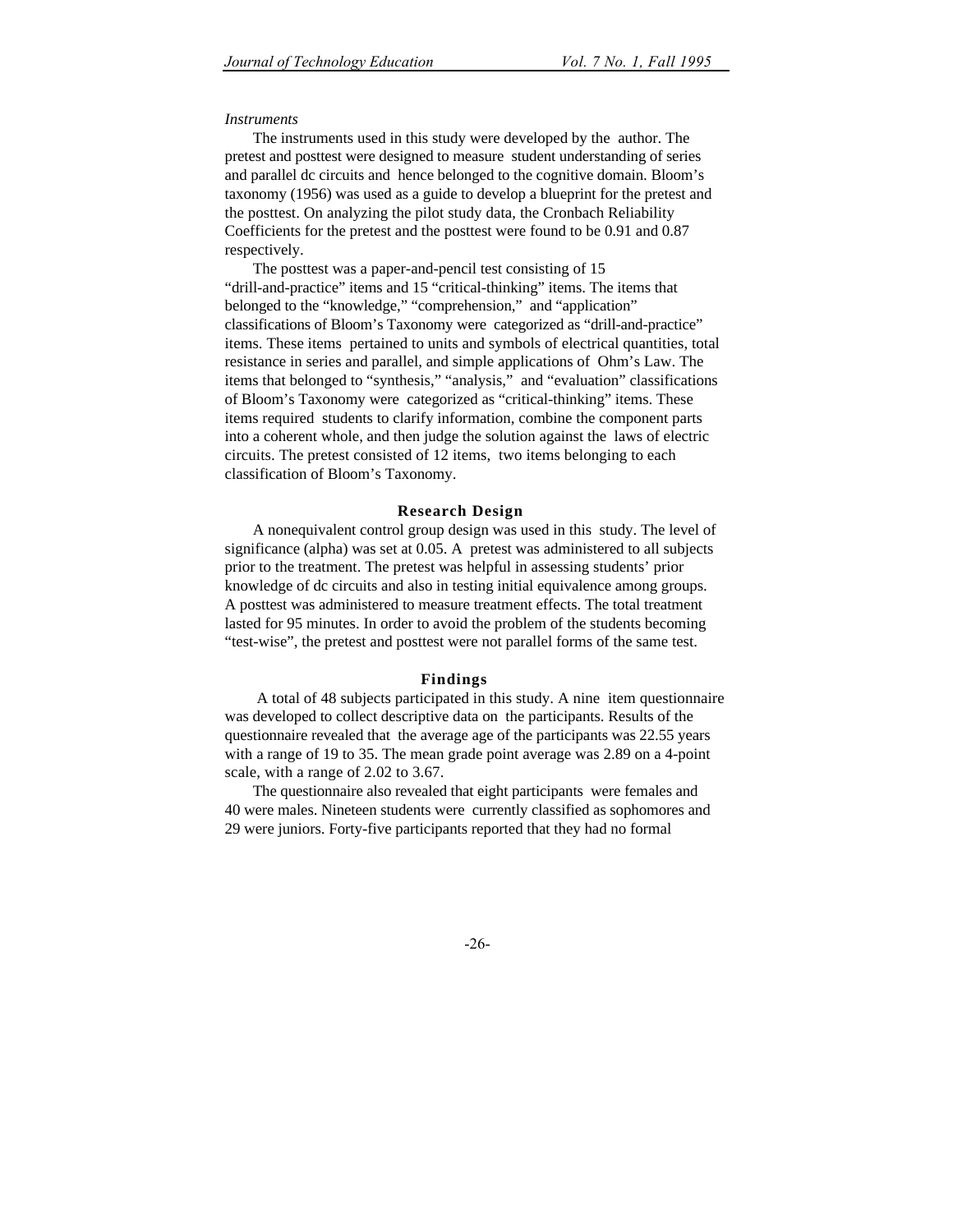education or work experience in dc circuits either in high school or in college. Three students stated that they had some work experience in electronics but no formal education.

The pretest and posttest were not parallel forms of the same test. Hence, the difference between the pretest and posttest score was not meaningful. The posttest score was used as the criterion variable.

At first, a t-test was conducted on pretest scores for the two treatment groups. The mean of the pretest scores for the participants in the group that studied collaboratively (3.4) was not significantly different than the group that studied individually (3.1). The t-test yielded a value (t=1.62,  $p > 0.05$ ) which was not statistically significant. Hence, it was concluded that pretest differences among treatment groups were not significant.

The posttest scores were then analyzed to determine the treatment effects using the t-test groups procedure which is appropriate for this research design. In addition, an analysis of covariance procedure was used to reduce the error variance by an amount proportional to the correlation between the pre and posttests. The correlation between the pretest and the posttest was significant  $(r=0.21, p<0.05)$ . In this approach, the pretest was used as a single covariate in a simple ANCOVA analysis.

#### *Research Question I*

 Will there be a significant difference in achievement on a test comprised of "drill-and-practice" items between students learning individually and students learning collaboratively?

The mean of the posttest scores for the participants in the group that studied collaboratively (13.56) was slightly higher than the group that studied individually (11.89). A t-test on the data did not show a significant difference between the two groups. The result is given in Table 1. An analysis of covariance procedure yielded a F-value that was not statistically significant  $(F=1.91, p>0.05)$ .

#### *Research Question II*

 Will there be a significant difference in achievement on a test comprised of "critical-thinking" items between students learning individually and students learning collaboratively?

The mean of the posttest scores for the participants in the group that studied collaboratively (12.21) was higher than the group that studied individually (8.63). A t-test on the data showed that this difference was significant at the 0.001 alpha level. This result is presented in Table 1. An analysis of covariance yielded a F-value that was significant at the same alpha level (F=3.69, p<0.001).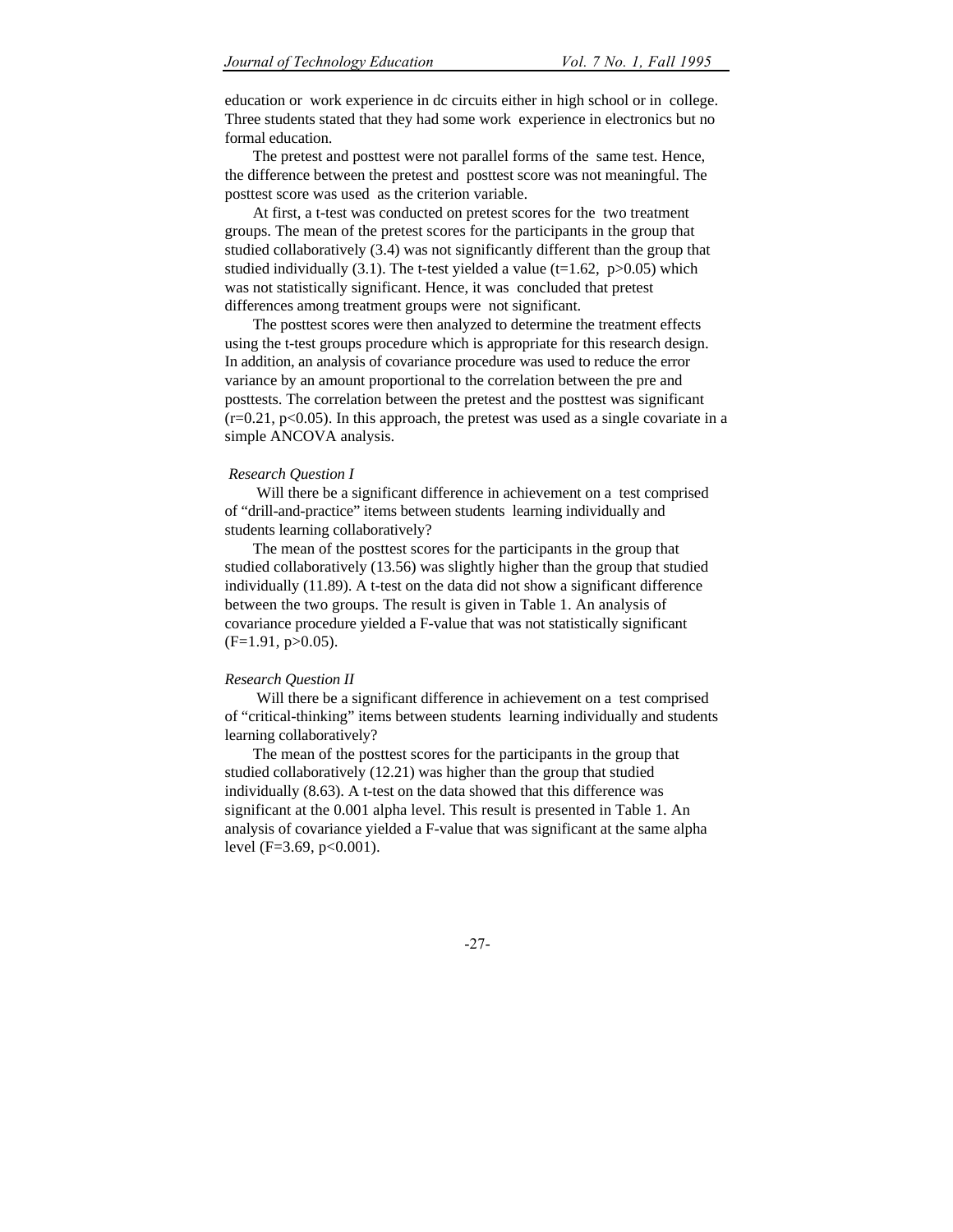| Results of t-Test  |               |    |       |      |      |           |
|--------------------|---------------|----|-------|------|------|-----------|
| Item               | Method of     | N  | Mean  | SD.  | t    | р         |
| Classification     | Teaching      |    |       |      |      |           |
|                    | Individual    | 24 | 11.89 | 2.62 |      |           |
| Drill-and-Practice |               |    |       |      | 1.73 | .09       |
|                    | Collaborative | 24 | 13.56 | 2.01 |      |           |
|                    |               |    |       |      |      |           |
|                    | Individual    | 24 | 8.63  | 3.06 |      |           |
| Critical-thinking  |               |    |       |      | 3.53 | $.001***$ |
|                    | Collaborative | 24 | 12.21 | 2.52 |      |           |

# **Table 1**

#### **Discussion of the Findings**

After conducting a statistical analysis on the test scores, it was found that students who participated in collaborative learning had performed significantly better on the critical-thinking test than students who studied individually. It was also found that both groups did equally well on the drill-and-practice test. This result is in agreement with the learning theories proposed by proponents of collaborative learning.

According to Vygotsky (1978), students are capable of performing at higher intellectual levels when asked to work in collaborative situations than when asked to work individually. Group diversity in terms of knowledge and experience contributes positively to the learning process. Bruner (1985) contends that cooperative learning methods improve problem-solving strategies because the students are confronted with different interpretations of the given situation. The peer support system makes it possible for the learner to internalize both external knowledge and critical thinking skills and to convert them into tools for intellectual functioning.

In the present study, the collaborative learning medium provided students with opportunities to analyze, synthesize, and evaluate ideas cooperatively. The informal setting facilitated discussion and interaction. This group interaction helped students to learn from each other's scholarship, skills, and experiences. The students had to go beyond mere statements of opinion by giving reasons for their judgments and reflecting upon the criteria employed in making these judgments. Thus, each opinion was subject to careful scrutiny. The ability to admit that one's initial opinion may have been incorrect or partially flawed was valued.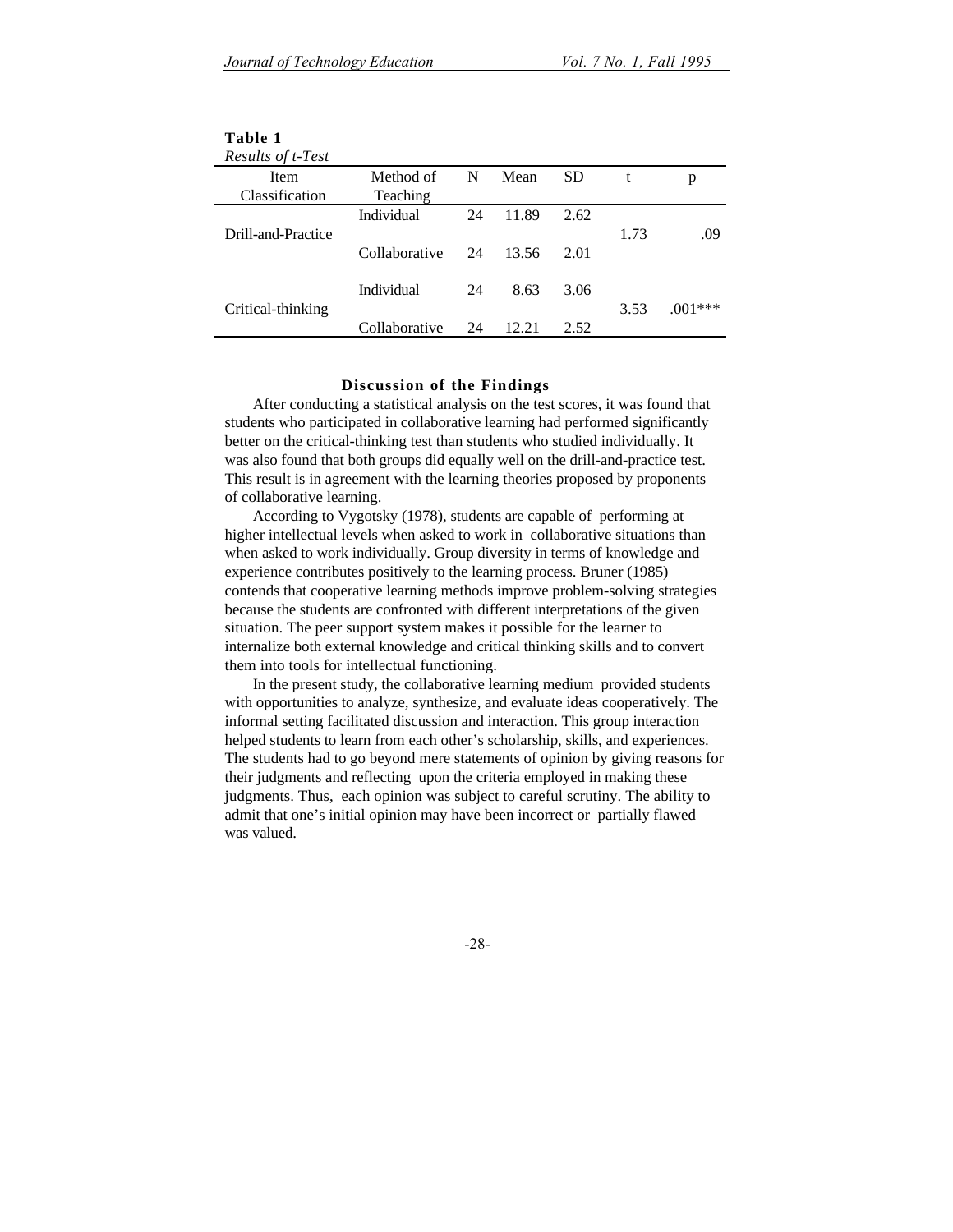The collaborative learning group participants were asked for written comments on their learning experience. In order to analyze the open-ended informal responses, they were divided into three categories: 1. Benefits focusing on the process of collaborative learning, 2. Benefits focusing on social and emotional aspects, and 3. Negative aspects of collaborative learning. Most of the participants felt that groupwork helped them to better understand the material and stimulated their thinking process. In addition, the shared responsibility reduced the anxiety associated with problem-solving. The participants commented that humor too played a vital role in reducing anxiety.

A couple of participants mentioned that they wasted a lot of time explaining the material to other group members. The comments along with the number of participants who made those comments are described in Table 2.

# **Table 2**

*Categorical Description of Students' Open-Ended Responses Regarding Collaborative Learning*

A. Benefits Focusing on the Process of Collaborative Learning Comments (# of responses):

 Helped understanding (21) Pooled knowledge and experience (17) Got helpful feedback (14) Stimulated thinking (12) Got new perspectives (9)

B. Benefits Focusing on Social and Emotional Aspects Comments (# of responses)

 More relaxed atmosphere makes problem-solving easy (15) It was fun (12) Greater responsibility-for myself and the group (4) Made new friends (3)

C. Negative Aspects of Collaborative Learning Comments (# of responses)

Wasted time explaining the material to others (2)